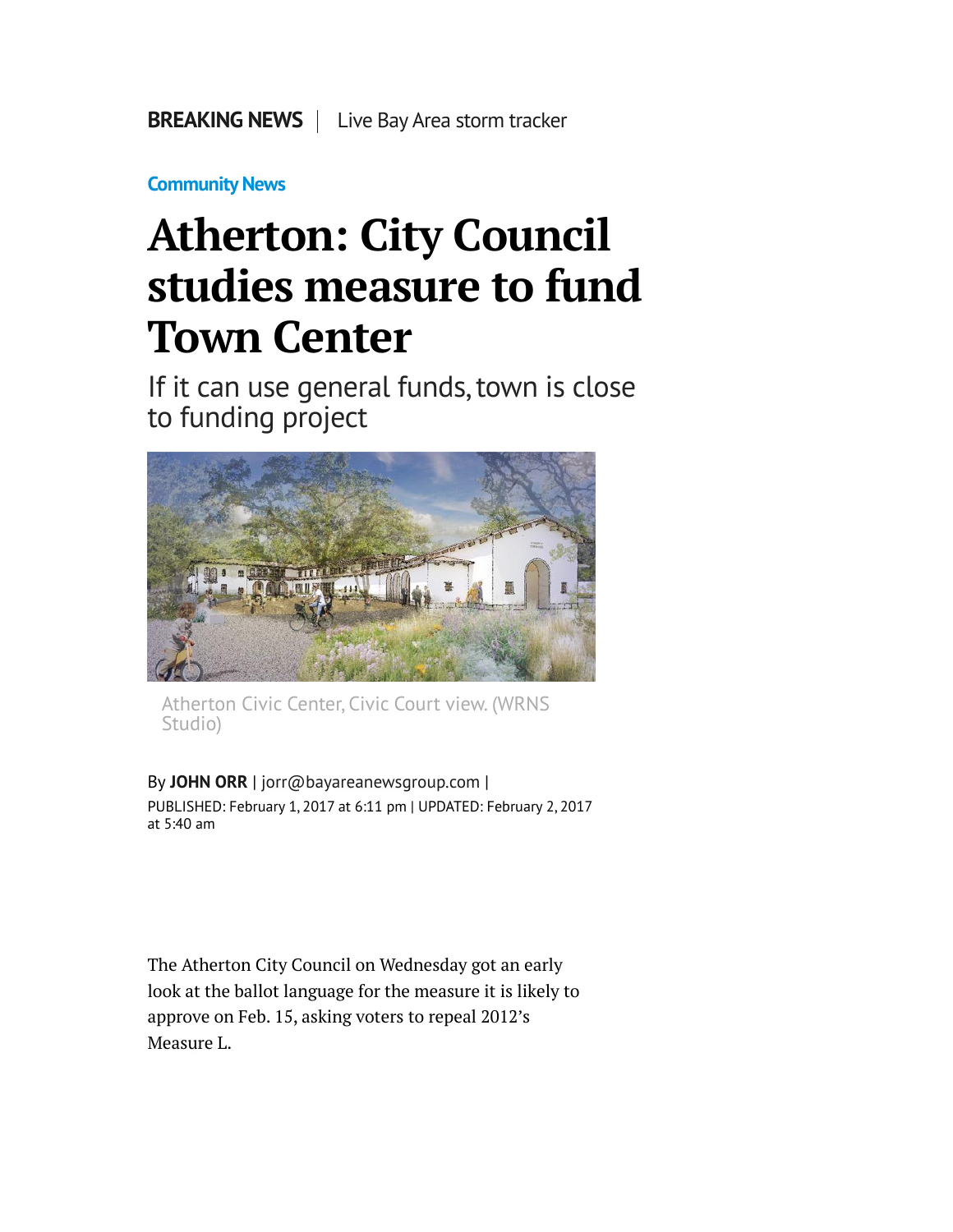Wednesday's meeting was a study session only, and no action could be taken, but the likely ballot measure isn't likely to change much from what town staff recommended in the council agenda:

"Should the Town of Atherton be allowed to use available general funds to fund the remaining funding need of the Town Center? Other funding sources include private donations, grants, and building fees; but the Town would not use any of the Town's parcel tax or mandatory reserves."

The key phrase is allowing the town to use general funds for the project, which had been denied by Measure L.

The town has been working to rebuild the civic center for decades. One building, now used as the city council chambers, was built in 1928, and is the one part of the center expected to be retained. The rest of the center, from town administration and police buildings to Atherton Library, is comprised of buildings past their planned time of use, or decrepit temporary structures.

If approved by the City Council on Feb. 15, the new measure would probably be part of a special election in June, part of San Mateo County's vote-by-mail process.

A study by town staff shows that Atherton is within hailing distance of having enough money to pay for the \$24.4 million project.

City Manager George Rodericks said Wednesday that Atherton Now, the town's fund-raising committee for the project, has made some progress, and is expected to provide \$7 million to \$10 million in total. Building fees would add another \$2.9 million, the state's Educational Revenue Augmentation Fund would provide an estimated \$3.1 million, existing unallocated general funds would provide \$4.6 million and Capital Improvement Plan funds would provide \$4.4 million.